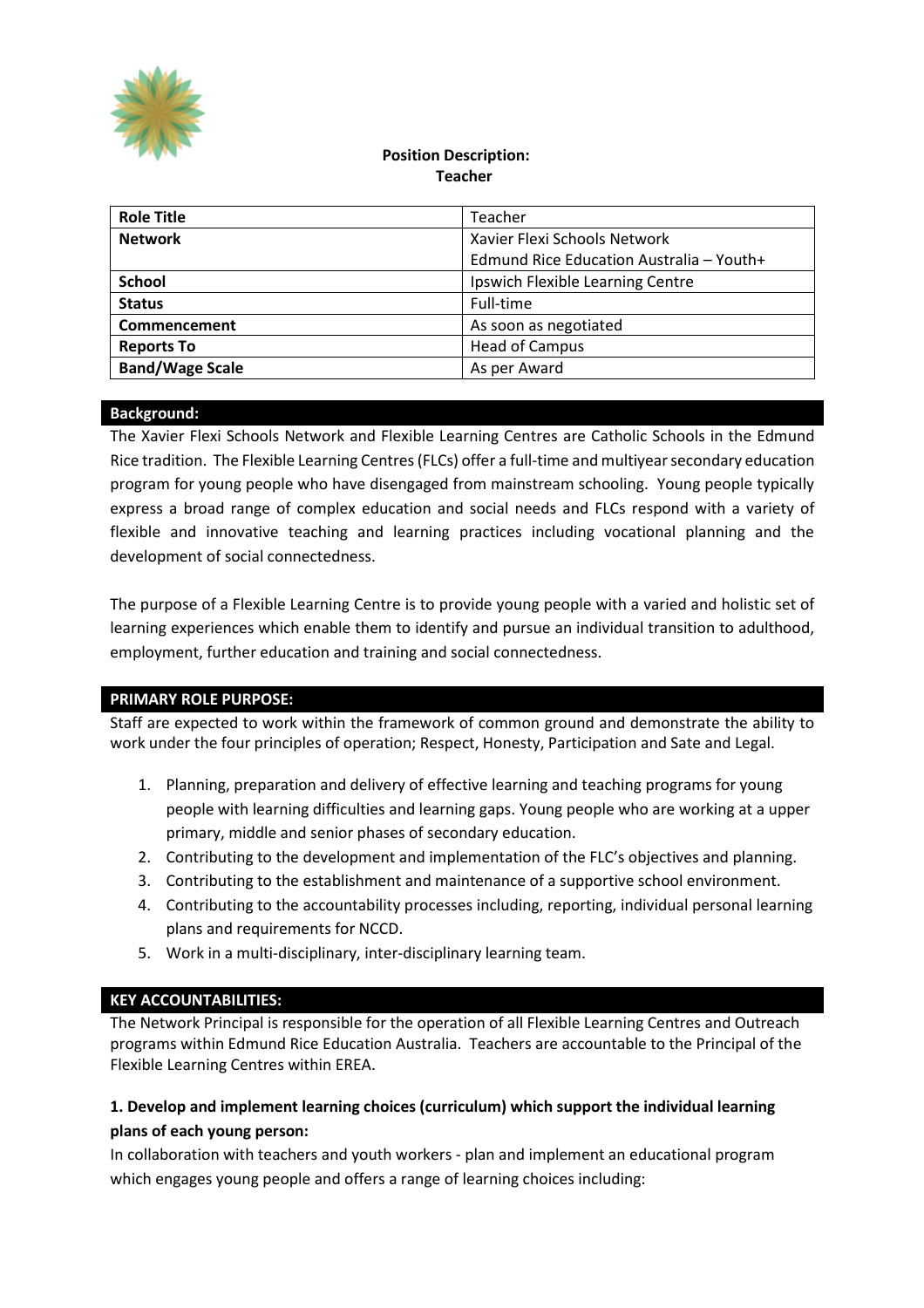- − Inquiry/project based learning programs;
- − Accredited learning opportunities e.g. VET subjects;
- − The support of literacy and numeracy development;
- − Embed indigenous cultural perspectives within learning programs; and
- − Develop individual learning plans in collaboration with young people and youth worker.

### **2. Participates in program provision to ensure wellbeing in an inclusive learning environment:**

- − Collaborates with the team to support a socially inclusive program that responds to the physical, intellectual, social, spiritual and cultural needs of young people.
- − Participates in the daily routines and activities of the FLC e.g. morning meetings, lunch, wellbeing check-in, outings, camps.
- − Offer electives to support engagement.
- − Follow up on non-attendance in a supportive environment.
- − Build connections with families to support learning outcomes for each young person.

### **3. Team participation/multidisciplinary practice**

- − Participate in professional supervision.
- − Support regular whole team reflective practice sessions including daily staff debrief.
- − Operate within the context of EREA and Youth+ Policies and Procedures.
- − Participate in professional development that is relevant to the work of the FLC.

### **4. Administrative Responsibilities**

- − Maintains accurate and appropriate records and reports as required.
- − Support the development of personal learning plans.
- − Maintain and follow the requirement for NCCD.
- − Operate within the context of Edmund Rice Education Australia's Corporate Policies and Procedures.

### 5. **Other identified duties specific to the role in this Flexible Learning Centre.**

- − Carries out duties and tasks that may be reasonably assigned by Head of Campus and/or the Network Principal from time to time.
- − Applicant is required to obtain and maintain their Vocation Education qualification TAE.

# **KEY SELECTION CRITERIA:**

#### **Essential:**

- Bachelor of Education (Primary or Secondary) or similar and registration with the Queensland College of Teachers.
- Demonstrated ability in developing and implementing a range of learning choices which meet the diverse needs and learning styles of young people supporting positive educational and social outcomes.
- Highly developed interpersonal skills in the context of relating to work colleagues, young people and parents in a cross-cultural environment. In particular, demonstrated success in building relationships with young people at risk.
- Proven ability to work autonomously and in an integrated manner as a member of a multidisciplinary team.